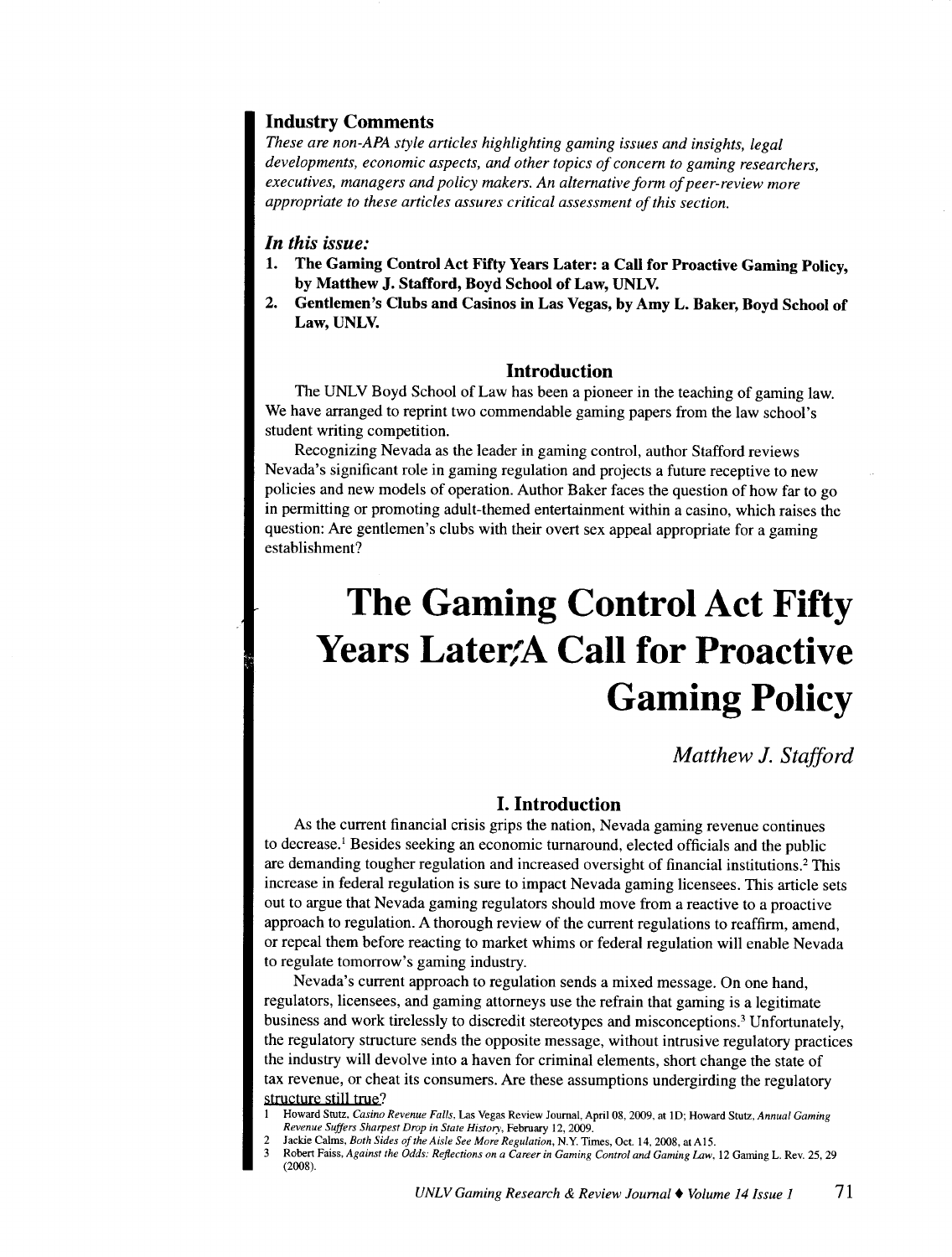Because of Nevada's efforts, gaming is a legitimate business on Wall Street and other global financial centers. Licensees are rapidly coming under the purview of multiple external regulators who create cumulative and repetitive regulation. Similarly, the licensees of ten or fifteen years ago let alone fifty are not the same as today. Thus, many licensees are subject to market forces and investors, essentially creating private regulation that discourages actions covered by Nevada's regulatory scheme. This external and private oversight may provide avenues to decrease the State's role in certain areas or serve to validate current practice for alternative reasons. Nevertheless a rigorous examination by regulators, industry representatives, elected officials, interest groups, and the general public of the current regulatory scheme and current global gaming realities is appropriate before making policy and structural changes to the system.<sup>4</sup> Allowing many interests a seat at the table, in a public forum, creates a dynamic process and allows buy-in and credibility to any recommendations submitted to the Nevada Gaming Commission.<sup>5</sup>

By exhaustively vetting the policy considerations behind Nevada's current regulatory framework and beginning to approach regulation proactively, Nevada will remain the hallmark of gaming jurisdictions by replacing out-dated or ill-suited considerations with new policies or elimination of regulations.

The first part of the article will look at the evolution of gaming regulation and its relationship to policy considerations. Secondly, it will examine external regulators and disincentives created by market forces that similarly regulate licensees or make certain standards duplicative or burdensome. Finally, it will submit a model for examination of the regulations and two areas for examination.

# **II. Gaming Regulation and Policy**

The "Nevada model" of regulation seeks to maximize the economic benefits of gaming and allows the industry to meet market demands with little regulatory involvement. Although business decisions are vested with the industry, integrity and suitability issues are strictly regulated.<sup>6</sup> This is accomplished through the twin pillars of Nevada regulation, licensing and oversight. Licensing and oversight of gaming has always been present, however its form and the policy reasons guiding it evolved in a reactionary fashion.

#### **Licensure- tax collection, suitability, and exceptionalism.**

From 1931 to 1945 a casino operator merely paid the minimal licensing fees for slot machines and table games.<sup>7</sup>The fees were collected by the appropriate town, city or county and the fees were apportioned at twenty-five percent to the state and twenty-five percent to the city or town, if the activity took place there, the remainder was retained by the county. 8 Poor enforcement of the fee schedule yielded low tax revenues but the Legislature's only action was a resolution reprimanding local law enforcement.<sup>9</sup> Concerned about a budget deficit State legislators passed Senate Bill No. 142.<sup>10</sup> The bill taxed a casino's gross revenue and placed regulatory responsibility with the Nevada Tax Commission. 11 Because the policy emphasized the generation and collection of tax revenue, the state left enforcement responsibilities with the local authorities.<sup>12</sup> This scheme generated revenue but left the Tax Commission powerless to exclude unfit

<sup>4 &</sup>quot;I learned to listen and make sure I understood the problem before I offered a resolution to it."' Faiss, *supra* note 3, at 30. 5 The notion that conflict is beneficial to good government has been espoused since Machiavelli. See Niccolo Machiavelli,

*Discourses on Livy* (Harvey C. Mansfield & Nathan Tarcov trans., University of Chicago Press 1998) (ca. 1513-17). 6 *See* Nat'! Gambling Impact Study Comm'n, Final Report, at 3-1 (1999) available at http://govinfo.library.unt.edu/ngisc/

index.htrnl; Cory Aronovitz, *The Regulation of Commercial Gaming,* 5 Chap. L. Rev. 181, 190 (2002). 7 Lionel, Sawyer, & Collins, *Nevada Gaming Law,* 10-11 (3"'. ed. 2000) (\$25 per month for table games and \$10 per month for each slot machine.)

<sup>8</sup> Mark A. Clayton, Esq., *Gaming Regulation in Nevada An Update...*, 2 (2006).

<sup>9</sup> Lionel, Sawyer, & Collins, *supra* note 7, at 12.

<sup>10</sup> S.B. 142, 1945 Leg., 42nd Reg. Sess. (Nev. 1945).

II Maren Parry, *Nevada Gaming Lawyer,* September 2007, State Bar of Nevada Gaming Law Section. 12 */d.*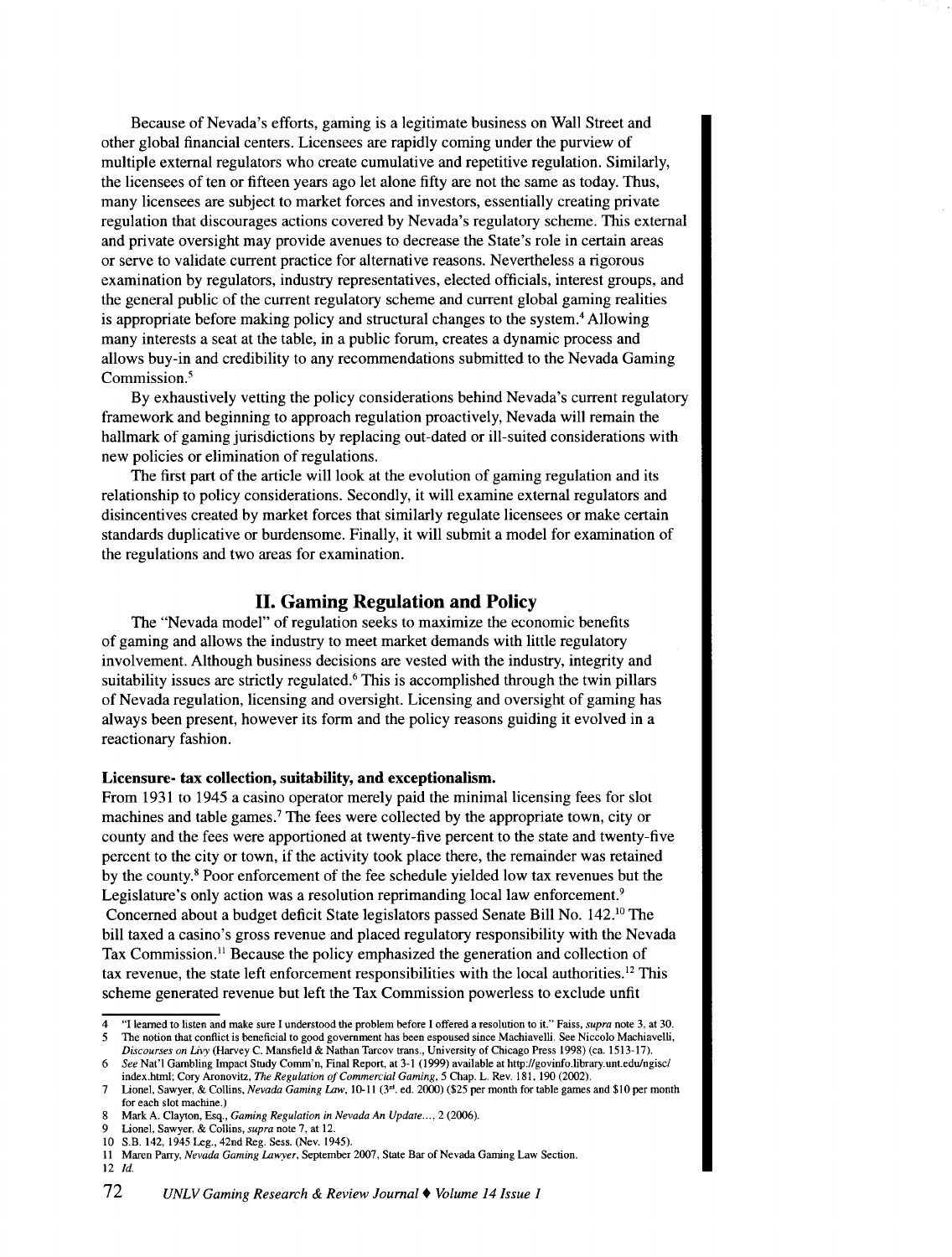*The Gaming Control Act Fifty Years Later A Call for Proactive Gaming Policy*  operators from the licensing process or revoke issued licenses. More concerned that unfit operators would cheat on their taxes than engage in other criminal activity created or sully gaming's image, the Attorney General penned an opinion in 1947 that became the basis for the creation of the State Gaming Control Board in 1955.<sup>13</sup> The language granted the Tax Commission the power to look into an applicant's character when assessing suitability for any license.<sup>14</sup>

As state oversight increased, the epicenter of Nevada gaming shifted south to Las Vegas. In 1946 the Flamingo Hotel opened and marked the turning point in Clark County's rise to Nevada's dominate gaming locale.15 The rise of gaming in southern Nevada brought Nevada's most infamous casino operators and their connections to organized crime. In response, the legislature created the Nevada Gaming Control Board in 1955 with the purpose of removing any undesirable element in gaming and providing regulations for the licensing and operation of gaming.16 This marked a turning point in gaming regulation, for the first time the focus of regulators became tax collection and suitability.

Campaigning against the rise in corruption and criminality in the gaming industry, Governor Grant Sawyer rode into office determined to clean up Nevada's most important industry. The first bill he signed was the Gaming Control Act in  $1959<sup>17</sup>$  The Act created the new and independent Nevada Gaming Commission whose mandate provided the impetuous for today's licensing policy and process.<sup>18</sup>

Obtaining a gaming license today is a daunting and expensive endeavor that ultimately comes down to character.<sup>19</sup> The process takes months and costs tens of thousands of dollars.<sup>20</sup>A prospective licensee must authorize authorities to obtain any information they may request by waiving any constitutional, statutory, and common law privileges.<sup>21</sup> No stone is left unturned; information attorneys, physicians, or any other person possesses is deemed relevant and examined by investigators.<sup>22</sup> Responsibility of licensing decisions is vested exclusive with the Gaming Commission and final decisions are not subject to judicial review.23 This plenary power is protected from rights afforded by the U.S. constitution because gaming is reserved to Nevada within the meaning of the Tenth Amendment.<sup>24</sup> Needless to say, today's gaming licensees are of the highest moral and ethical character because policy shifted from mere suitability to a standard of exceptionalism amongst licensees.

#### **Oversight- Compliance Committees and Minimum Internal Controls**

Regulations mandating corporate compliance committees have existed since the mid-1940's.25 However, Nevada's current regulations requiring a compliance committee and minimum internal controls developed piecemeal from conditions on select licenses, to an institutional standard.

In 1984 Carma, a Canadian publicly traded corporation was licensed. Carma was one of the first companies to have a compliance system in place in Nevada.<sup>26</sup> Nevada regulatory compliance started to crystallize when Mr. Ginji Yasuda was granted a limited gaming license to acquire Aladdin Hotel and Casino. One of the conditions was a compliance committee.<sup>27</sup> The reasons behind the imposition of a compliance committee

 $\overline{13}$  *Id.* 

<sup>14</sup> Op. Att'y Gen. No. 47-528 (1947).

<sup>15</sup> Clayton, *supra* note 8, at 4.

<sup>16</sup> *!d.* 

<sup>17</sup>Parry, *supra* note II, at n. 17 citing Lionel, Sawyer, & Collins, *Nevada Gaming Law,* 23 (3"' ed. 2000); Nev. Rev. Stat. 463.010 (2008) *et. seq.* 

<sup>18</sup>"Exhausted investigations [must] be made as to present licensees in order to be as certain as humanly possible that criminal elements, mobs, syndicates, have neither interests nor control of existing businesses." Id.

<sup>19</sup>Dean Richard Morgan & Robert Faiss, *Do the Right Thing Ethics and the Gaming Industry,* Global Gaming Business, November 2003, at 16.

<sup>20</sup> !d. 21 *!d.* 

<sup>22</sup> *!d.* 

<sup>23</sup> *State v. Rosenthal,* 93 Nev. 36, 559, P.2d 830 (1977).

<sup>24</sup> *!d.* 

<sup>25</sup> John K. Maloney, *Global Gaming Compliance*, 8 Gaming L. Rev. 119, n. 1 (2004).

<sup>26</sup> *Id.* at 121.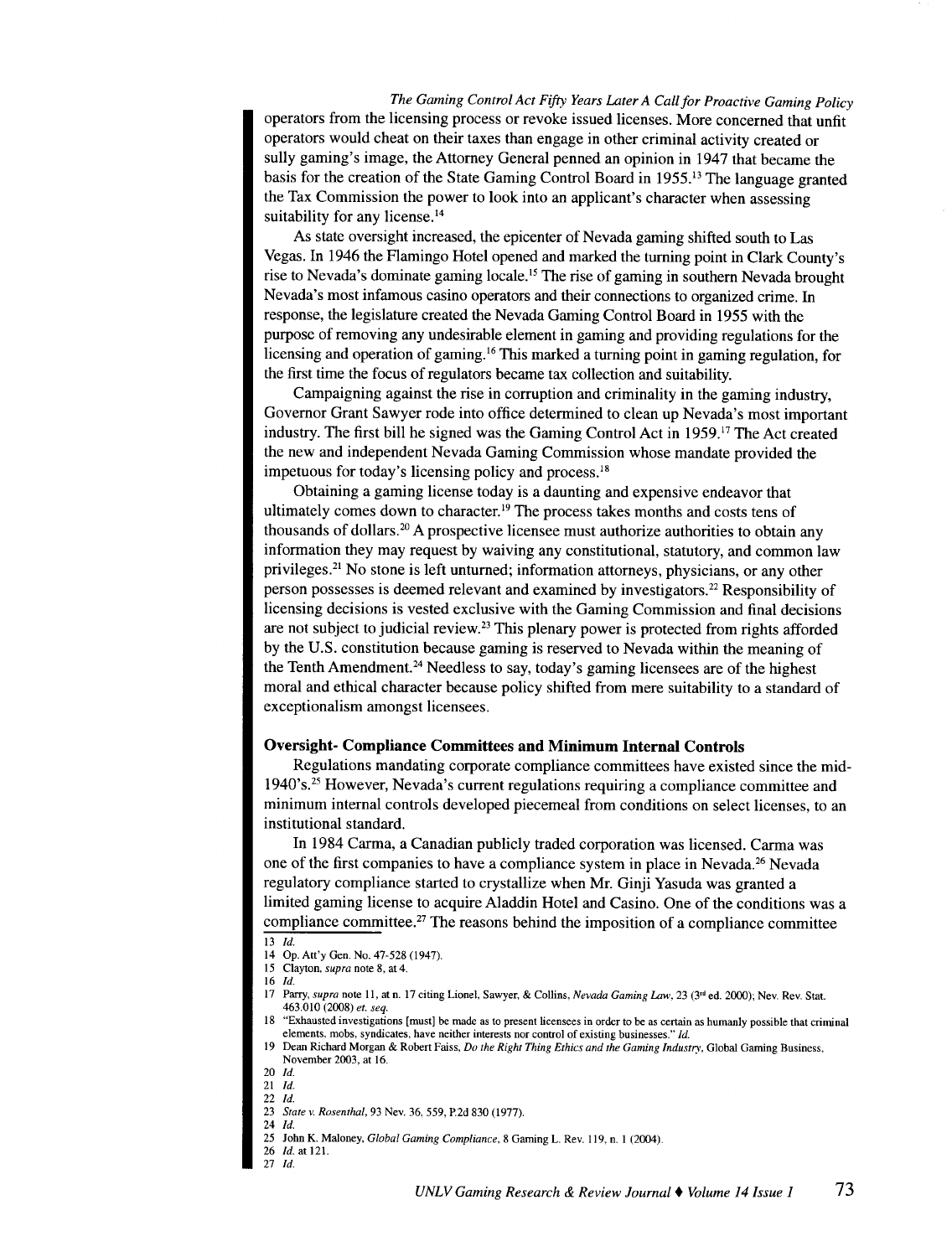stem from the challenges related to international investigations, such as different cultural customs, conflicting legal, tax, and accounting systems, and language barriers. <sup>28</sup>

In 1991 Nevada Gaming Commission adopted a regulation requiring a compliance review and reporting system. While compliance committees were becoming commonplace, this regulation formalized the requirement for licensees.<sup>29</sup> A compliance committee meets regularly to ensure that the licensee is avoiding undesirable associations, identify areas of focus that may concern the operator's license, and provide additional oversight of compliance with laws and regulations.<sup>30</sup> Typically a committee will discuss sales and leases, material transactions, and transactions with suppliers for goods and services to formulate an opinion on each action.<sup>31</sup> When complete the findings of the committee are transmitted to gaming control agencies. <sup>32</sup>

The second component of oversight is the implementation of a comprehensive system of operational controls known as Minimum Internal Controls or "MICS". MICS focus on gaming activity and provide rigid guidance for the conduct of games, the handling of cash and movement of cash, chips, or other financial instruments, and accounting or document trail for all transactions. <sup>33</sup>MICS help regulators monitor the daily operations of operators by creating a rough uniformity, any deviation from them raises the specter of collusion or cheating.<sup>34</sup> Nevada has roughly fifteen hundred MICS that, in some cases mechanically, govern nearly all aspects of a licensee's business.

The policy of today's compliance scheme is the product of a pragmatic approach to international investigation that eventually recognized the regulatory utility of day-to-day oversight by regulators. <sup>35</sup>

#### **Global** Success

Whatever the policy motivations, Nevada gaming regulation has been wildly successful. Since the elimination of organized crime from the Strip in the early 1980's, gaming grew from a provincially tolerated industry into a global economic force.<sup>36</sup> Corporate America seems to exchange one scandal for another but gaming corporations, due to the licensing process and strict oversight, avoid misconduct.<sup>37</sup> In fact commentators suggest studying Nevada's successful balance of strict regulation and free market principals in the gaming industry. 38 Strictly regulated gaming is now seen as a cure-all for cash-strapped governments and, despite a recent downturn, a profitable investment. Given the success, are the assumptions behind current gaming policy still valid or has the industry matured to point where new realities must be incorporated to Nevada's regulatory approach?

## **III. External Regulators and Market Forces**

Since the emergence of mega-resorts, corporate gaming has held center stage in Nevada. With corporate gaming came new types of business models. Licenses have been granted to a variety of foreign and domestic business entities from sole proprietorships to publicly traded corporations, and sovereign wealth funds. 39 These business models were necessary new types of investment vehicles to create the necessary capital or leverage to finance

31 */d.* 

- 
- 34 *!d.*

37 Morgan & Faiss, *supra* note 19.

 $28$  *Id.* at 121.

<sup>29</sup>*See* NGC Reg. 5.045( 4) "The compliance review and reporting system shall be created for the purpose of monitoring activities relating to the licensee's or registrant's continuing qualifications under the provisions of the Nevada Gaming Control Act and regulations of the conunission in accordance with a written plan to be approved by the board administratively or as otherwise ordered by the commission"; Maloney, *supra* note 25, at 121.

<sup>30</sup> *!d.* at 122.

<sup>32</sup> Morgan & Faiss, *supra* note 19, at 18. 33 Aronovitz, *supra* note 6, at 194.

<sup>35</sup> Maloney, *supra* note 25, at 121.

<sup>36</sup> Bo J. Bernhard Ph.D, *The Battered Gaming Industry: A Case Study for Our Times?,* 13 UNLV Gaming Res. & Rev. J. 55, 57 (2009).

<sup>38</sup> Bernhard, *supra* note 36, at 57.

<sup>39</sup> For a complete list of current nonrestricted, restricted, manufacturer, distributor and slot route operator licenses visit http:// gaming.nv.gov./publications.htrn.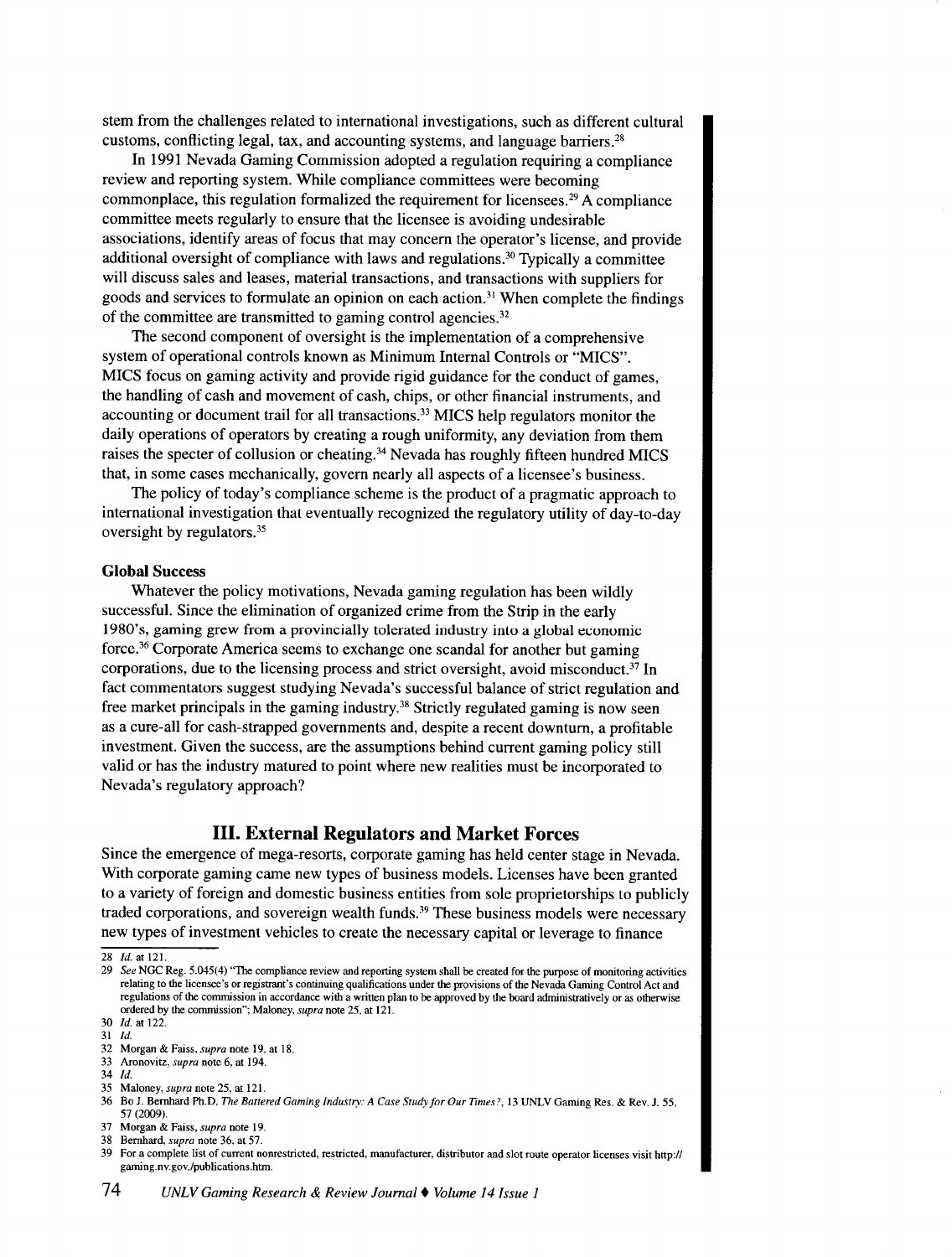*The Gaming Control Act Fifty Years Later A Call for Proactive Gaming Policy*  a non-restricted license. As corporate gaming expanded it brought regulation by other jurisdictions, federal oversight, shareholder actions, and stakeholder pressure to bear on Nevada licensees.

Whether strict regulation of suitability, profit margins, or a combination of each cleared the way for corporate gaming's rise is unresolved.<sup>40</sup>What is clear is that it takes enormous amounts of capital to obtain a non-restricted license. Beyond the reserves necessary, the Commission cannot grant a non-restricted license in a county with a population of  $100,000$  unless the establishment is a resort hotel.<sup>41</sup> Very few corporate entities can muster the capital necessary for such an undertaking, one is the publicly traded corporation.<sup>42</sup> Publicly traded corporations are, at least in theory, owned by their stockholders who retain private rights of action if harmful business practices, now forbidden by regulation, result in losses.

Manufacturers and others who operate in multiple jurisdictions, domestic and foreign, expend enormous amounts of money and manpower to comply with the myriad of laws and regulations in each jurisdiction.<sup>43</sup> Moreover, a knowing violation of another jurisdiction's laws, regulation or rule and failure to adhere to Nevada standards of integrity and honesty are all cause for discipline in Nevada. <sup>44</sup>

Gaming corporations are subject to many federal regulators in addition to the NGC.<sup>45</sup> Federal regulators create rules that may or may not have the same intent as the Nevada Gaming Commission but nevertheless require similar reporting. <sup>46</sup>

This overlap of regulation creates duplication and increases compliance costs. For example, prior to the repeal of Regulation 6A, casinos operated under an exemption of the Bank Secrecy Act.<sup>47</sup> To combat money laundering federal regulation governs cash transactions, along with suspicious activity report, in financial institutions including casinos. This exemption required Nevada to constantly amend its regulation to comply with Federal law.<sup>48</sup> The benefits began to erode and it was clear that Nevada was spending state funds to enforce federal law.<sup>49</sup>

Standing alone, gaming is an unmatched source of economic vitality for Nevada. It created a micro-economy geared towards servicing gaming, directly and indirectly employing thousands. Because of this and its potential negative effects gaming has also spawned various interests groups.<sup>50</sup> These relatively powerful stakeholders mitigate the harmful effects of gaming by exerting pressure on gaming to be a good citizen.

Today's licensees are subject to oversight from a variety of sectors that perform functions similar, if not identical, as the NGC regulations. Nevada is expending precious resources to enforce these regulations. Whether continued state oversight is needed in all areas, or amendments to existing regulations could ease the burden on licensees needs to be determined. It may save Nevada scarce funds and manpower while increasing the profitability of gaming.

The assumptions behind a finding of suitability and the regulations it spawned were for a different set of operators. Today's licensees are held to strict standard by other jurisdictions, regulators, and stakeholders. Licensees have been de-incentivized

<sup>40</sup> Bernhard, *supra* note 36, at 57.

<sup>41</sup>Nev. Rev Stat. §463. 1605 (2008); see also Nev. Rev. Stat. 463.01865 (2008), a resort hotel is "any building or group of buildings that is maintained as and held out to the public to be a hotel where sleeping accommodations are furnished to the transient public and that has: More than 200 rooms available for sleeping accommodations; At least one bar with permanent seating capacity for more than 30 patrons that serves alcoholic beverages sold by the drink for consumption on the premises; At least one restaurant with permanent seating capacity for more than <sup>60</sup>patrons that is open to the public 24 hours each day and 7 days each week; and a gaming area within the building or group of buildings." Clark County's definition is narrower.

See E.g., MGM, Las Vegas Sands Corp., and Wynn Resorts Limited.

<sup>43</sup> Maloney, *supra* note 25, at 126. The cost may run into the millions of dollars.

<sup>44</sup> Nev. Rev. Stat.§ 463.720 (2008).

<sup>45</sup>*E.g,* SEC, Treasury Department- Financial Crimes Enforcement, Committee on Foreign Investment, and Internal Revenue Service.

<sup>46</sup>*Compare* NGC Reg. 6A (repealed 2007) and Bank Secrecy Act, 12 U.S.C. § 1953 (2001).

<sup>47</sup> NGCReg. 6A repealed 200X; Bank Secrecy Act, 12 U.S.C § 1953 (2001).<br>48 Edward Magaw, Suspicious Activity Reporting and Casinos: The Life and

<sup>48</sup> Edward Magaw, *Suspicious Activity Reporting and Casinos: The Life and Death of Nevada's Regulation of Casino Suspicious Activity Reporting,* 7 Gaming L. Rev. 427, 443 (2003).\_

<sup>49</sup> *!d.* 

<sup>50</sup> Labor unions. service industry organizations, and problem gambling activists are some of the many groups.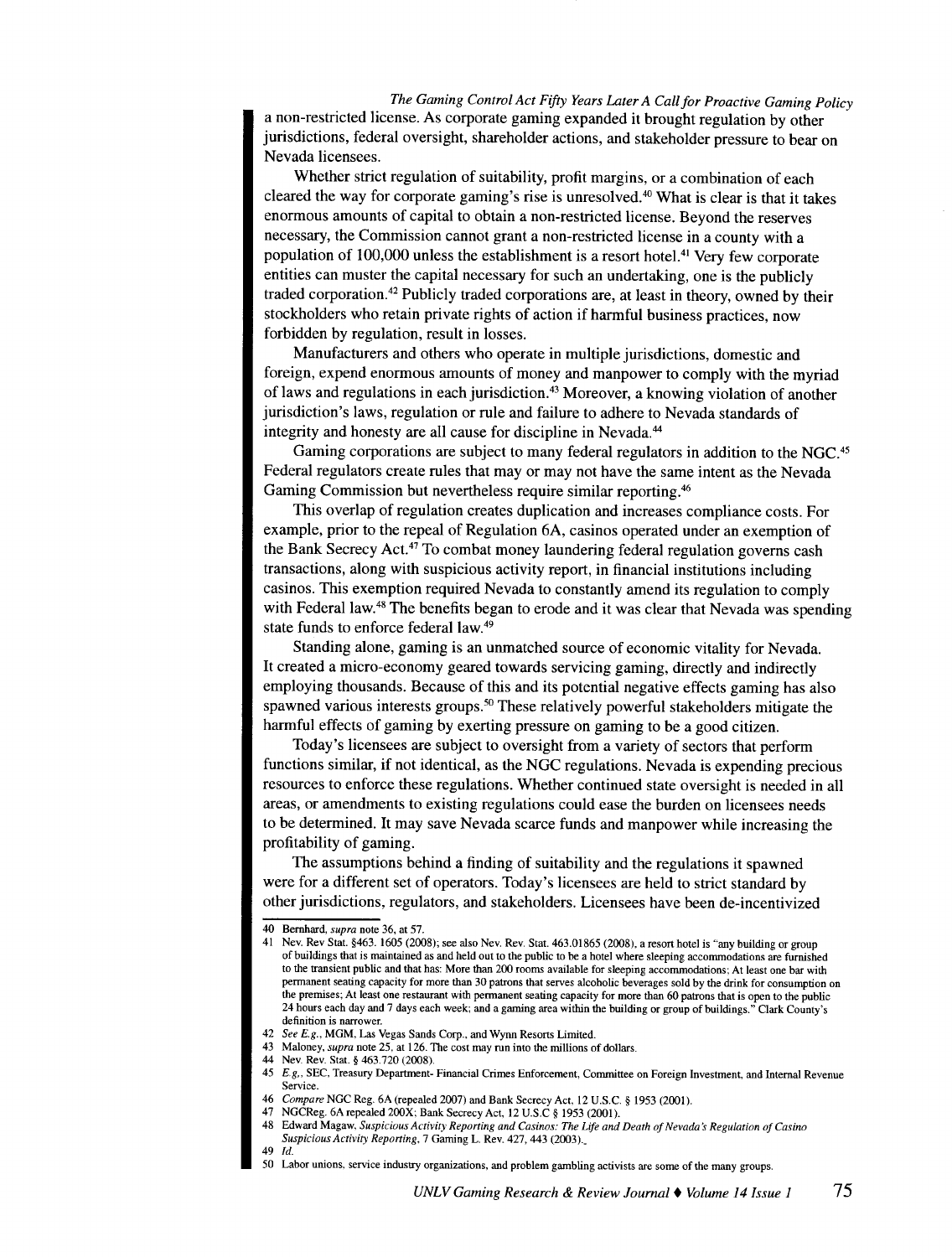by the costs, both monetary and personally, of licensure and oversight. So too, the free market discourages bad-actors and encourages behavior required by the current scheme. Moreover, the scheme employed by Nevada has created principals the general public expects from gaming. The legitimacy gaming has earned is a product of the current system, now that gaming is legitimate is it time to revisit the regulatory scheme and its policies to update it for today's realities and the future?

# **IV. Proactive Regulation**

#### **Why Evaluate?**

Public policy is the implementation of behavior-modifying techniques to affect individuals, groups, and organizations.<sup>51</sup> Policy makers are charged with making thoughtful rational and well informed decisions. 52 The Fiftieth anniversary of the Gaming Control Act is an opportunity to validate or eliminate regulation to keep Nevada the preeminent jurisdiction in global gaming. The current set of regulations and policies underlying them are the product of measures taken after the manifestation of a need. An ad hoc approach to regulation of a fast paced and increasingly global industry dulls Nevada's edge. A proactive approach is needed.

Tough-minded regulations are not meritorious merely because they are toughminded, a thoughtful examination of the reasons behind every MIC or licensing procedure should be fleshed out by experts. A proactive approach to policy should regulate the industry as it will be, as opposed to employing a set of possibly stagnant ideas. This enables Nevada's regulators to foster the essential economic prosperity gaming creates and provide for the general welfare of the public.<sup>53</sup> Fully vetted regulations will remain as is, be amended, or discarded. Whether original policy considerations for a regulation are relevant or are replaced by new, just reasons, the exercise of examination creates buyin from citizens, the industry, regulators and interest groups. Superfluous or inefficient regulation may be amended or discarded to meet Nevada's needs as determined by the Gaming Policy Committee and adopted by the Commission.

#### **Who should evaluate?**

A model for evaluating gaming policy already exists. Created by the legislature in 1961 the Gaming Policy Committee meets rarely, if ever.<sup>54</sup> The Policy Committee consists of: one member of the Commission, designated by the Chairman of the Commission; one member of the Board, designated by the Chairman of the Board; one member of the Senate appointed by the Legislative Commission; one member of the Assembly appointed by the Legislative Commission; one enrolled member of a Nevada Indian tribe appointed by the Inter-Tribal Council of Nevada, Inc.; and five members appointed by the Governor for terms of 2 years as follows: two representatives of the general public; two representatives of nonrestricted gaming licensees; and one representative of restricted gaming licensees.<sup>55</sup> Because the Policy Committee lays dormant, the potential rewards of this type of group are unrealized.

This model attempts to capture the wide range of interests invested in Nevada's gaming industry and serves to give a voice to many of those interests. Bringing together this group will go a long way towards getting experts in the representative areas discussing current trends in global gaming and Nevada's role as the preeminent jurisdiction. Unfortunately, it may not bring enough diversity for broad-based input. As noted earlier interest groups and other stakeholders are invested in gaming's future and would certainly advocate for a voice in any policy considerations.<sup>56</sup> Given that there

<sup>51</sup> Bret Meich, *The Power to Destroy: The Psychology of Gaming Taxation,* 12 Gaming L. Rev. & Econ. 458,464 (2008) citing Laurence E. Lynn, Jr., *Part 2: The Behavioral Foundations of Economic Theory,* 59 J. Bus. 379, 379-80 (Oct. 1986). 52 *!d.* 

<sup>53</sup> Nev. Rev. Stat. § 463.0129 (2008).

<sup>54</sup> Nev.Rev.Stat. § 463.021(2008).

<sup>55</sup> *!d.* 

<sup>56</sup> Pablo T. Spiller & Sanoy Liao, *Buy Lobby, or Sue: Interest Groups Participation in Policy Making-A Survey* 3 (Nat'! Bureau of Econ. Research, Working Paper No. 12209, April 2006).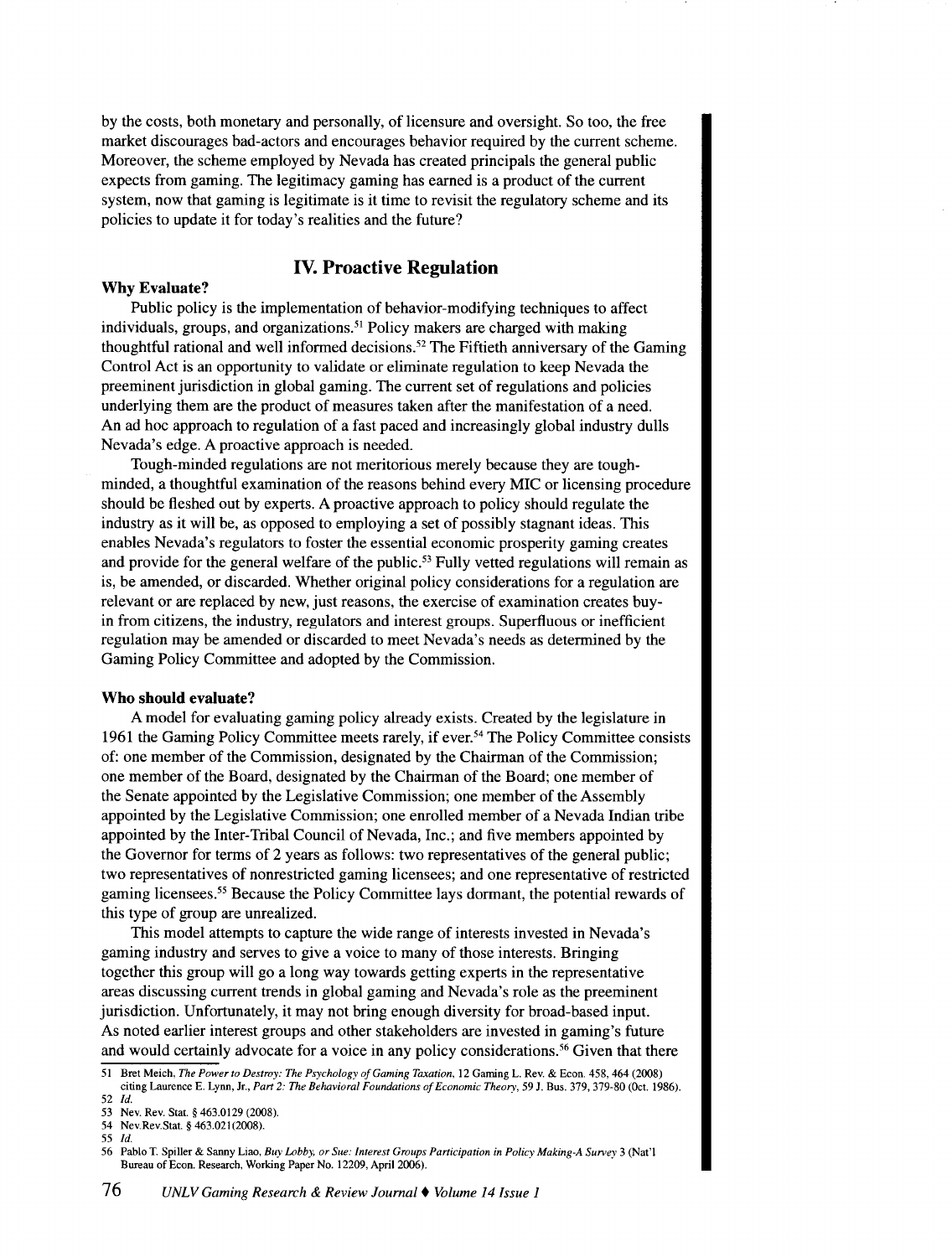*The Gaming Control Act Fifty Years Later A Call for Proactive Gaming Policy*  are only two places on the Policy board for members of the general public, and interests groups would have difficulty qualifying for this designation, a natural competition for these spots emerges.

The potential for groups left out of the process to scuttle or obstruct the process by pursuing separate unilateral agendas could undermine recommendations of the Policy committee. "Large distributional effects of legislation provide the affected groups strong incentives to attempt to control what policies are made and how they are enforced. Thus, much of interest group action in the modern administrative state is geared toward influencing the implementation of, often vague, policies."<sup>57</sup> To effectively influence policy, groups directly or indirectly, lobby, buy, or sue depending on a multitude of factors.<sup>58</sup> Soliciting the input of interest groups may avoid unintended consequences created by advocates lobbying outside the Policy committee structure.

Nevada Gaming Regulation 2.100 grants the NGC Chairman the power to appoint committees to study and report on any topic related to gaming.<sup>59</sup> Utilizing regulation 2.1000 could provide an avenue to expand participation in the formulation of gaming policy. Similarly, it allows independent and disinterested analysis for any number of topics concerning gaming. Independent studies could provide an important check on the Policy Committee and interest groups as well as a provide substantiation or rejection of assumptions.

#### **Areas for inquiry**

Potential areas to study are numerous. However, the rapid expansion of gaming and the recent economic downturn may be harbingers that previous regulations and the policies behind them need adjustment. Multi-jurisdiction licensure and compliance are costly and manpower intensive.<sup>60</sup>The pressing need for new sources of capital forced licensees to seek out new investment.<sup>61</sup> However, regulations require mandatory licensure for certain levels of investment dissuade some investors or prolong the time frame. Addressing licensure does not mean lowering Nevada's standards. Rather using Nevada's cache as the preeminent investigatory jurisdiction to engage other jurisdictions, both foreign and domestic, to create processes that reduce licensee's global burdens, benefits Nevada. Licensure forms typically ask similar questions in various ways but the intent behind each is the same; harmonizing these procedures would go along way in reducing costs.

Revisiting the amount of investment that triggers automatic licensure requirement likewise should be examined. The policy behind this seems straight forward, by licensing beneficial owners gaming remains free of undesirable elements. However, institutional investors and investment vehicles not considered or known in the past, which fall in to this category, yet as a business model are passive investors, may refuse to undergo the licensing process and invest their dollars elsewhere. Policy considerations that determined the percentages listed in the regulation need to be justified in these times and for the future so gaming can keep pace with financial markets.

## **V. Conclusion**

Nevada Gaming is at a turning point, gaming revenues are down and the industry is weathering a difficult economic storm. Gaming has been through worse and come out ahead no doubt gaming will emerge stronger for the experience.<sup>62</sup> The policies, assumptions, and regulations that brought us to this point have been incredibly

59 NGC Reg. 2.100 (1990). The chairman may at his discretion appoint committees to study and report to the board or the commission any matter appropriate to the commission's administration of the Gaming Control Act or these regulations.

<sup>57</sup> *Id.* at 5.

<sup>58</sup> *ld.* at 5-6.

<sup>60</sup> Maloney, *supra* note 43.

<sup>61</sup>MGM sought help to finance City Center from Infinity World, a subsidiary of Dubai World, creating a joint venture in the project. Las Vegas Sands Corp .• offered eighteen million shares of common stock and five million of Series A stock in November.

<sup>62</sup> Gabrielle Angle, *We're Not Dead Yet: The Darwinian Nature of Nevada s Gaming Industry,* (forthcoming May 2009).